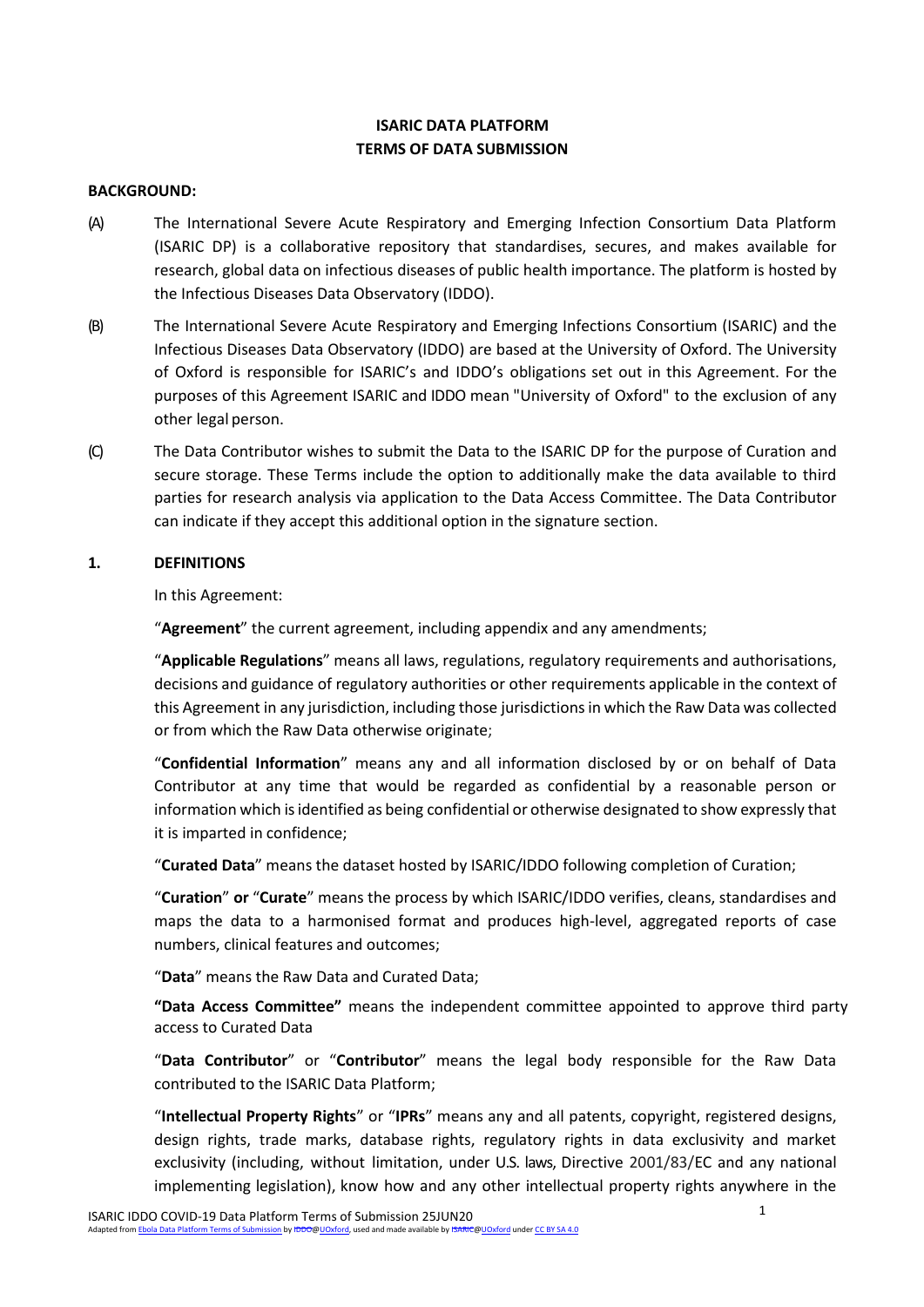world in each case whether registered or unregistered, including any and all applications for such rights and the right to make such applications and all similar or equivalent rights or forms of protection which subsist or will subsist now or in the future in any part of the world;

"**Parties**" means the parties to this Agreement, including:

(a) The Chancellor Masters and Scholars of the University of Oxford on behalf of ISARIC/IDDO,and; (b) The entity or institution on whose behalf Data are submitted to the ISARIC DP under this Agreement (the "Data Contributor" or "Contributor").

"**Pseudonymisation**" means the processing of personal data in such a manner that the personal data can no longer be attributed to a specific data subject without the use of additional information, provided that such additional information is kept separately and is subject to technical and organisational measures to ensure that the personal data are not attributed to an identified or identifiable natural person;

"**Raw Data**" means any data submitted by or on behalf of the Data Contributor to the ISARIC DP;

"**ISARIC Data Platform**" or "**ISARIC DP**" means the platform developed and maintained by ISARIC, and hosted by IDDO, on which data concerning infectious diseases, contributed by a variety of data contributors, are collated and curated;

"**Third Party**" means any entity or person other than the Parties.

Definitions of the terms of the article 4 of Regulation (EU) 2016/679 of the European Parliament and of the Council of 27 April 2016 which is applicable from 25 May 2018 (hereinafter "the General Data Protection Regulation") shall apply to this Agreement.

# **2. DATA TRANSFER**

- 2.1 The Parties shall undertake to comply with the applicable regulations on personal data processing and, in particular, with the Health Insurance Portability and Accountability Act of 1996, Public Law 104-191 and implementing regulations (HIPAA) as applicable to the Data Contributor and the General Data Protection Regulation as applicable to ISARIC and any applicable related national legislation
- **2.2 Data Contributor hereby grants ISARIC/IDDO a limited, non-exclusive licence to use the Data for the purposes of (i) Curating and storing the Raw Data, OR (ii) Curating and storing the Raw Data and, sharing the Curated Data with third parties in accordance with clause 5.3. For the avoidance of doubt, approval of either option is recorded by the Data Contributor in the signature section below.**
- 2.3 Data Contributor shall transfer the Raw Data to the ISARIC DP following execution of this Agreement.
- 2.4 ISARIC/IDDO acknowledges that it shall have no rights in or to the Data other than the right to use it in accordance with the express terms of this Agreement.
- 2.5 Nothing in this Agreement shall prevent the Data Contributor from being able to use the Data for any purpose, including but not limited to publication of the Data or distribution of the Data to Third Parties for research purposes.

## **3. CONTRIBUTOR OBLIGATIONS**

3.1 The Data Contributor represents to ISARIC that: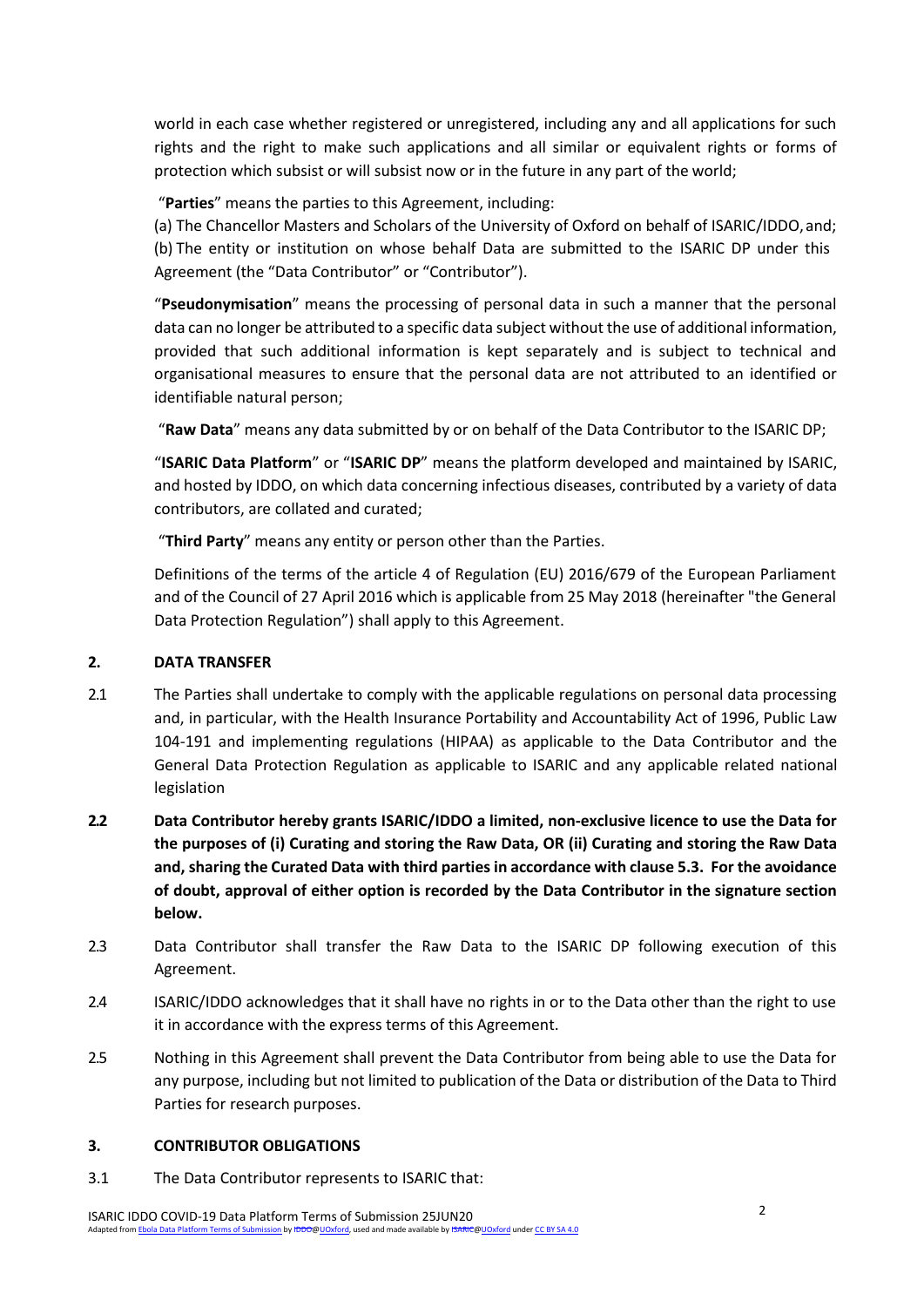- 3.1.1 it has obtained all necessary licences, permits and/or consents or waivers thereof necessary for thestorage, curation and use of the Data as permitted by this Agreement;
- 3.1.2 the submission falls under pre-existing regulatory or ethics approvals or it has obtained any regulatory and/or ethics committee approvals required to submit the data to the ISARIC DP;
- 3.1.3 the Data were collected in compliance with all Applicable Regulationsthat apply to the Data Contributor; and
- 3.1.4 it has the right to enter into this Agreement.
- <span id="page-2-0"></span>3.2 The Parties acknowledge and agree that the intention is that the Data Contributor shall use all reasonable efforts not to transfer, disclose or otherwise make available any data that directly identifies a natural person to ISARIC.

## **4. PROCESSOR OBLIGATIONS**

- 4.1 The Parties acknowledge and agree that, in the event that the Raw Data submitted to the ISARIC DP contains any personal data, ISARIC/IDDO shall process such personal data as a Data Processor for the sole purpose of Pseudonymizing the data and only in respect of Pseudonymising such personal data.
- 4.2 ISARIC/IDDO shall:
	- 4.2.1 process the personal data only in accordance with the written instructions of the Contributor as Data Controller unless required to do so by law and subject to notifying the Contributor (save where by law it is prohibited from so notifying the Contributor);
	- 4.2.2 take reasonable steps to ensure the reliability of its employees, staff, officers and agents who may have access to, or be involved in, the processing of the personal data;
	- 4.2.3 ensure that the ISARIC/IDDO personnel who have access to and/or process the personal data are obliged to keep it confidential or are under an appropriate statutory obligation of confidentiality and the said personnel receive the appropriate personal data protection training;
	- 4.2.4 not permit Third Parties to process the personal data without obtaining Contributor's prior written consent;
	- 4.2.5 ensure that it has in place appropriate technical and organisational measures to protect against unauthorised or unlawful processing of personal data and against loss or destruction of, or damage to, personal data, appropriate to the harm that might result from unauthorised or unlawful processing or accidental loss, destruction or damage and the nature of the personal data to be protected, having regard to the state of technological development and the cost of implementing any measures;
	- 4.2.6 assist the Data Contributor, by having appropriate technical and organisational measures, in responding to any request from a data subject for exercising the data subject's rights;).
	- 4.2.7 assist the Contributor in its compliance with data protection legislation by:
		- (a) keeping the personal data secure;
		- (b) notifying the Contributor promptly and in any event within 24 hours of any personal data breaches so the Contributor can notify the supervisory authorities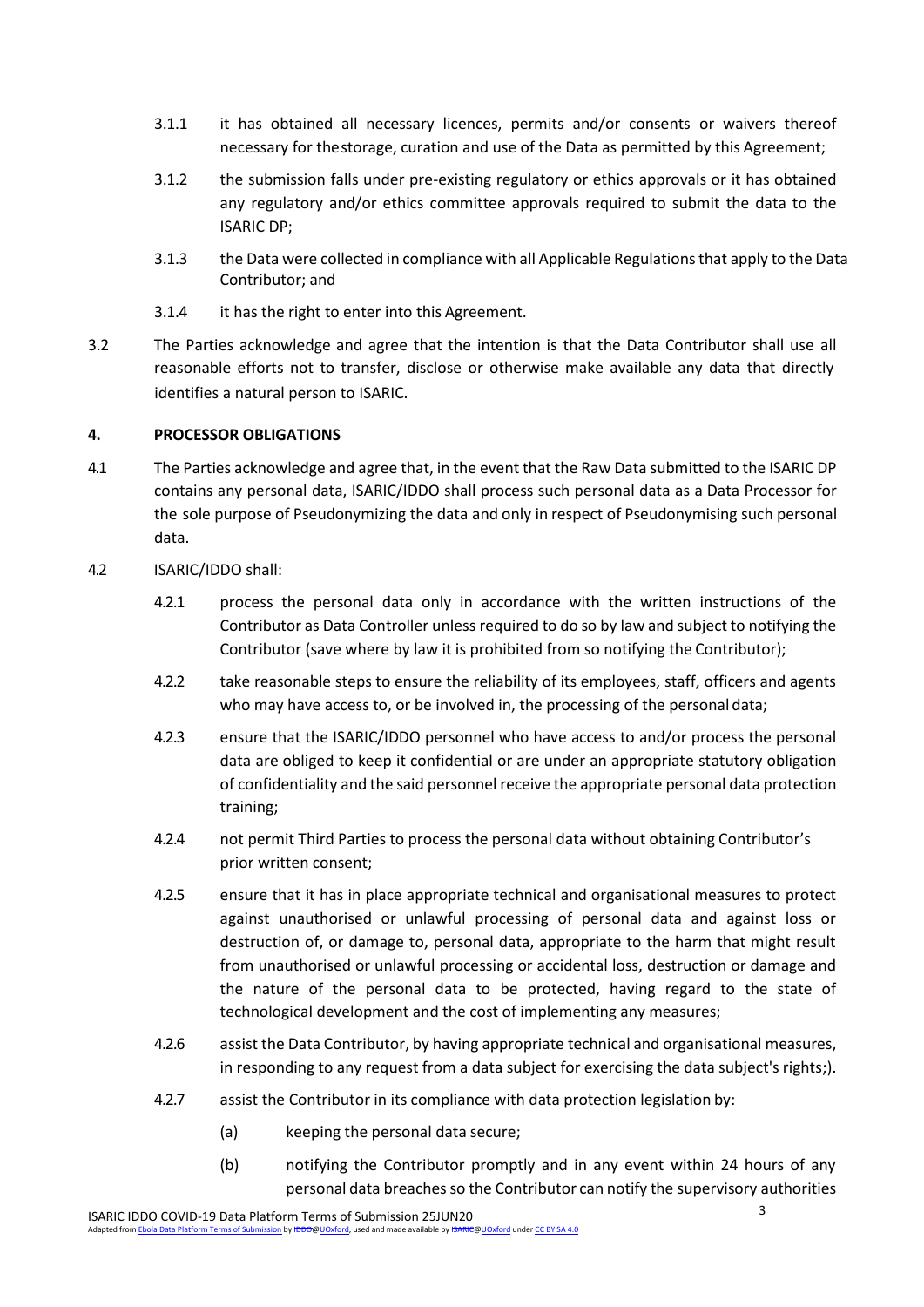and advise data subjects;

- (c) conducting data protection impact assessments; and
- (d) supporting the Contributor's interaction with supervisory authorities or regulators where the data protection risk assessment indicates that there is a high risk to the processing;
- 4.2.8 at the written direction of the Contributor, delete or return personal data and copies thereof to the Contributor on termination or expiry of this Agreement unless it is required to store the personal data by law.
- 4.2.9 maintain complete and accurate records and information to demonstrate its compliance with this Agreement and shall allow Contributor at reasonable times and from time to time to audit and review the compliance with this clause 4.2;
- 4.2.10 not transfer the personal data without first obtaining written consent from the Contributor or the Data Access Committee (if delegated by the Data Contributor to provide such consent) and, notwithstanding this provision of consent, not transfer the personal data except in accordance with data protection legislation, e.g. by entering into the European Commission'sstandard contractual clauses for the transfer of personal data to third countries adopted pursuant to Decision 2004/915/EC;
- 4.2.11 agree to any reasonable amendment to this clause 4.2 necessary to bring this clause 4.2 and ISARIC's obligations in respect of the processing of personal data into line with Applicable Regulations, as amended from time to time;
- 4.2.12 keep a record of any processing of the personal data it carries out; and
- 4.2.13 at the Data Contributor's reasonable request make available to the Data Contributor evidence to demonstrate ISARIC/IDDO's compliance with the requirements of this clause 4.2.

# **5. DATA CURATION AND PROCESSING TO BE CARRIED OUT BY THE PROCESSOR**

- 5.1 ISARIC/IDDO is authorised, following submission of the Raw Data to the ISARIC DP to process the Raw Data in accordance with clause 4.2 prior to Curation. Without prejudice to Clause [3.2,](#page-2-0)  ISARIC/IDDO shall permanently and irrevocably Pseudonymize any personal data contained within the Raw Data as part of the data curation process.
- 5.2 During the curation process, ISARIC/IDDO may contact the Data Contributor for clarification of Raw Data contents.
- **5.3 If approved by the Data Contributor as indicated in the signature section below and subject to clauses 4.2.10, 5.4 and 5.5 ISARIC/IDDO may make a description of the volumes and types of data (called metadata) publicly available, and share the Curated Data with third parties for research purposes ("Proposed Research") following written approval from the Data Access Committee.**
- 5.4 Following approval for the sharing of Curated Data for the Proposed Research by the Data Access Committee, but prior to any such sharing, ISARIC/IDDO will invite the Data Contributor to participate with the Proposed Research in collaboration with the third party. The Data Contributor shall have the right but not the obligation to participate in the Proposed Research. For the avoidance of doubt, ISARIC/IDDO shall be entitled to share the Curated Data with the third party for the Proposed Research even if the Data Contributor declines to participate in the Proposed Research.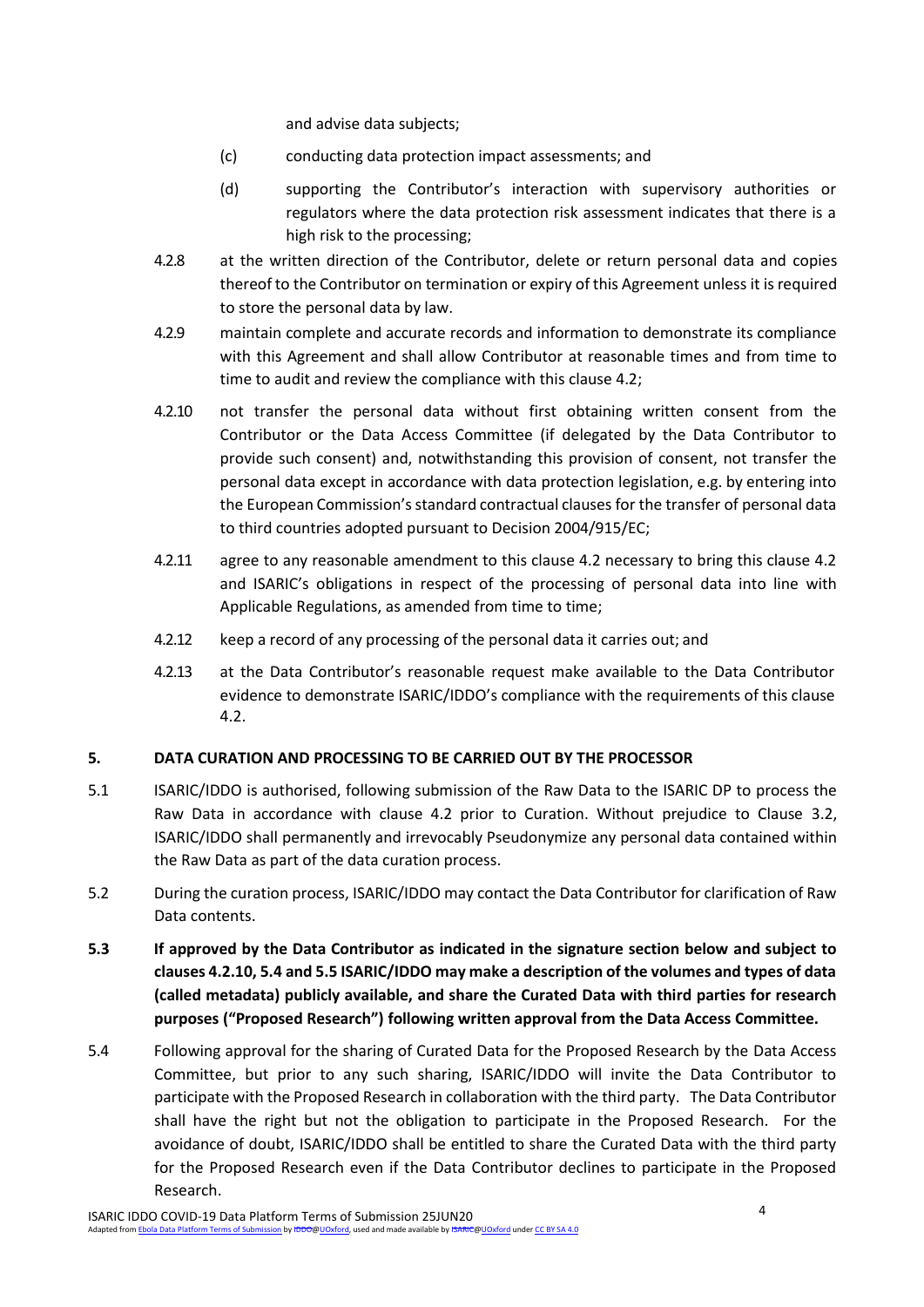5.5 Sharing of the Curated Data will be under the terms of a separate data transfer agreement between ISARIC and the third party.

### **6 PERMITTED USE OF THE DATA**

- <span id="page-4-1"></span>6.1 ISARIC/IDDO shall not:
	- 6.1.1 use, attempt to use or permit use of the Data to re-identify or contact any individual (living or deceased) or community associated with the Data; or
	- 6.1.2 link, attempt to link or permit a Third Party to link the Data with any other data in a manner that may enable re-identification of individuals (living or deceased) or communities associated with the data; or
	- 6.1.3 during the term of this Agreement or at any time thereafter disclose Confidential Information or the Data to any persons, except to its officers and employees who are under appropriate obligations of confidentiality and who need to access the Confidential Information and/or Data for the purposes described in this Agreement;
- <span id="page-4-0"></span>6.2 ISARIC shall:
	- 6.2.1 ensure the Data is used in compliance with all Applicable Regulations at all times;
	- 6.2.2 observe the highest standards of ethics and integrity in the course of use of the Data in order to promote respect for human rights, human dignity and privacy; and
	- 6.2.3 comply with any reasonable instructions or restrictions with respect to use of the Data that Contributor may notify to ISARIC from time to time.
- 6.3 Notwithstanding Clause [6.1.3,](#page-4-0) ISARIC may disclose Confidential Information and/or the Data to the minimum extent required by an order of any court of competent jurisdiction or any regulatory, judicial, governmental or similar body of competent jurisdiction provided that prior to any such disclosure, ISARIC shall to the extent permitted by law use all reasonable endeavours to give Data Contributor as much notice of this disclosure as possible. Where notice is given, ISARIC shall take into account the reasonable requests of Data Contributor in relation to the content of the disclosure.
- 6.4 The provisions of Clause [6.1.3](#page-4-0) shall not apply to Confidential Information which ISARIC can demonstrate by reasonable written evidence was, prior to its receipt by ISARIC, in its possession and at its free disposal, orsubsequently disclosed to ISARIC by a third party without any obligations of confidence, or is or becomes available to the public through no act or default of ISARIC, or is independently developed, discovered or acquired by ISARIC without reference to any Confidential Information.

## **7 SECURITY**

- 7.1 ISARIC/IDDO shall:
	- 7.1.1 implement appropriate technical and organisational security measures having regard to the state of the art to protect the Data from unauthorised access and/or disclosure. In particular ISARIC/IDDO shall store the Data only on encrypted, access-limited, passwordprotected computers and/or servers. Any duplication of the Curated Data must be fully documented such that all versions can be deleted on request or on termination of this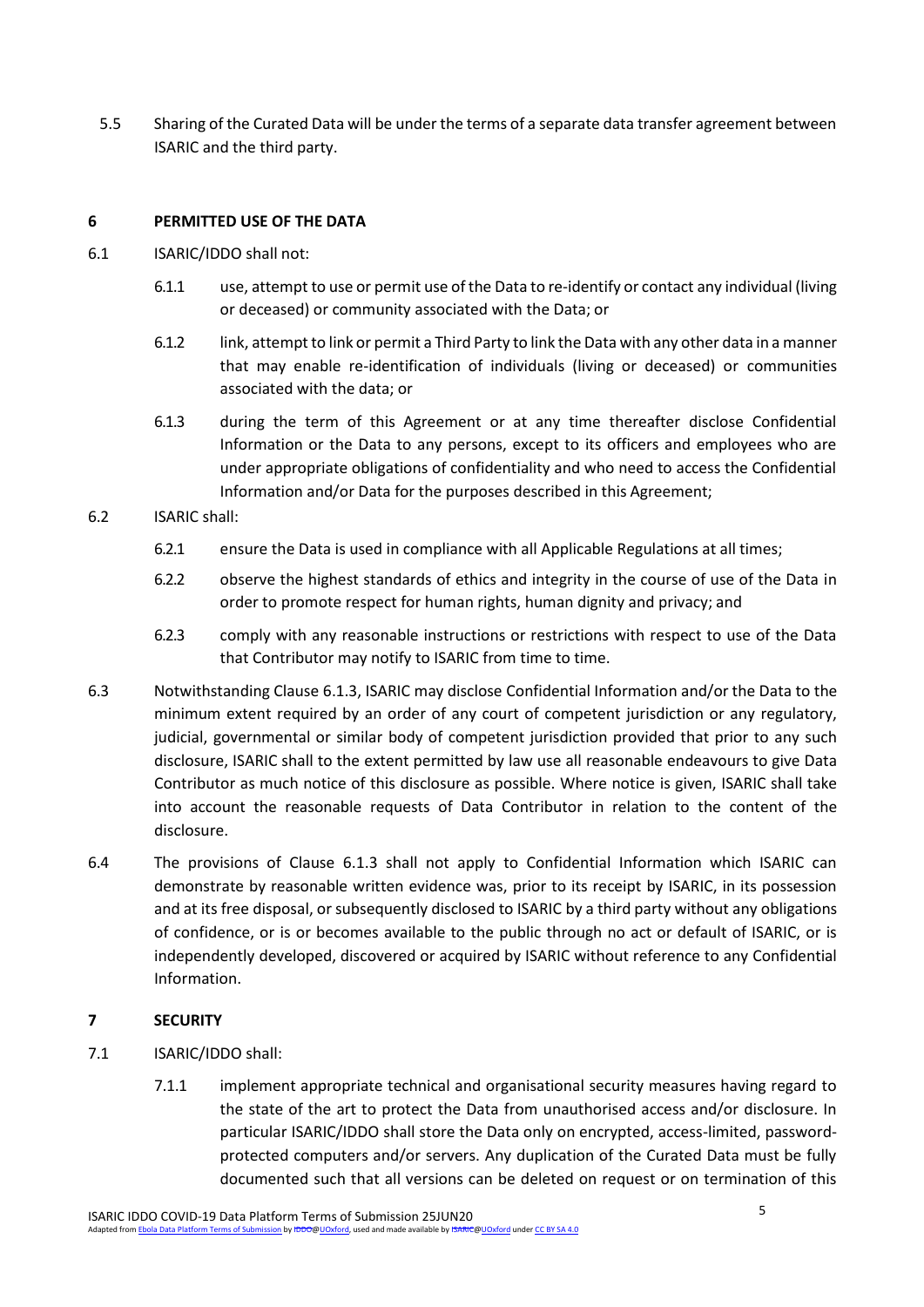Agreement; and

7.1.2 notify Contributor immediately upon becoming aware of any unauthorised use or disclosure of, or access to, the Data and ISARIC/IDDO shall promptly take such action to remediate the same (which may include implementation of security measures to prevent the incident from recurring).

## **8 INTELLECTUAL PROPERTY**

- 8.1 The Data shall remain the exclusive property of the Contributor and nothing in this Agreement transfers, or is intended to transfer, title to the Data or any IPRs relating thereto to ISARIC or any Third Party.
- 8.2 To the extent that any IPRs in the Curated Data do not vest automatically in Contributor, ISARIC hereby assigns (by way of present and future assignment) with full title guarantee all IPRs in the Curated Data to Data Contributor and shall procure that each employee waives such rights (including moral rights) as are not capable of being assigned.

### **9 LIMITATIONS AND EXCLUSIONS**

- <span id="page-5-0"></span>9.1 Nothing in this Agreement excludes or limits the liability of either Party:
	- 9.1.1 for death or personal injury caused by that Party's negligence; or
	- 9.1.2 for fraud or fraudulent misrepresentation; or
	- 9.1.3 to the extent that such liability cannot be limited or excluded by law.
- 9.2 Subject to Clause [9.1, i](#page-5-0)n no event will the Contributor be liable for any use of the Data by ISARIC, whether in contract, tort (including negligence or breach of statutory duty) or otherwise howsoever arising.
- 9.3 ISARIC acknowledges that the Data is provided "as is" and Contributor hereby excludes all terms, conditions and warranties which, by virtue of statute, common law or otherwise, may, in the absence of this Clause, be implied into this Agreement with respect to the Data to the fullest extent possible.
- 9.4 Insofar as any liability may not be limited or excluded by law, the total liability of Contributor and ISARIC whether in contract, delict or otherwise, arising from or otherwise in connection with this Agreement shall not exceed one thousand pounds sterling (£1,000) in aggregate.
- 9.5 ISARIC warrants and undertakes that it has in effect, and will maintain in effect during the term of this Agreement and for a period of five (5) years thereafter, valid and enforceable insurance policies with reputable insurers appropriate to the nature of ISARIC's obligations under this Agreement or as may be required by applicable law from time to time.

## **10 DURATION AND TERMINATION**

- 10.1 This Agreement shall commence on the date on which it is executed by the Data Contributor and shall continue in force until terminated in accordance with this Clause 10.
- 10.2 Each Party may give notice to terminate this Agreement at any time without cause and without liability by giving notice in writing to the other Party, such notice to take effect as specified therein.
- 10.3 If a decision is made to close the ISARIC DP, this Agreement shall automatically terminate.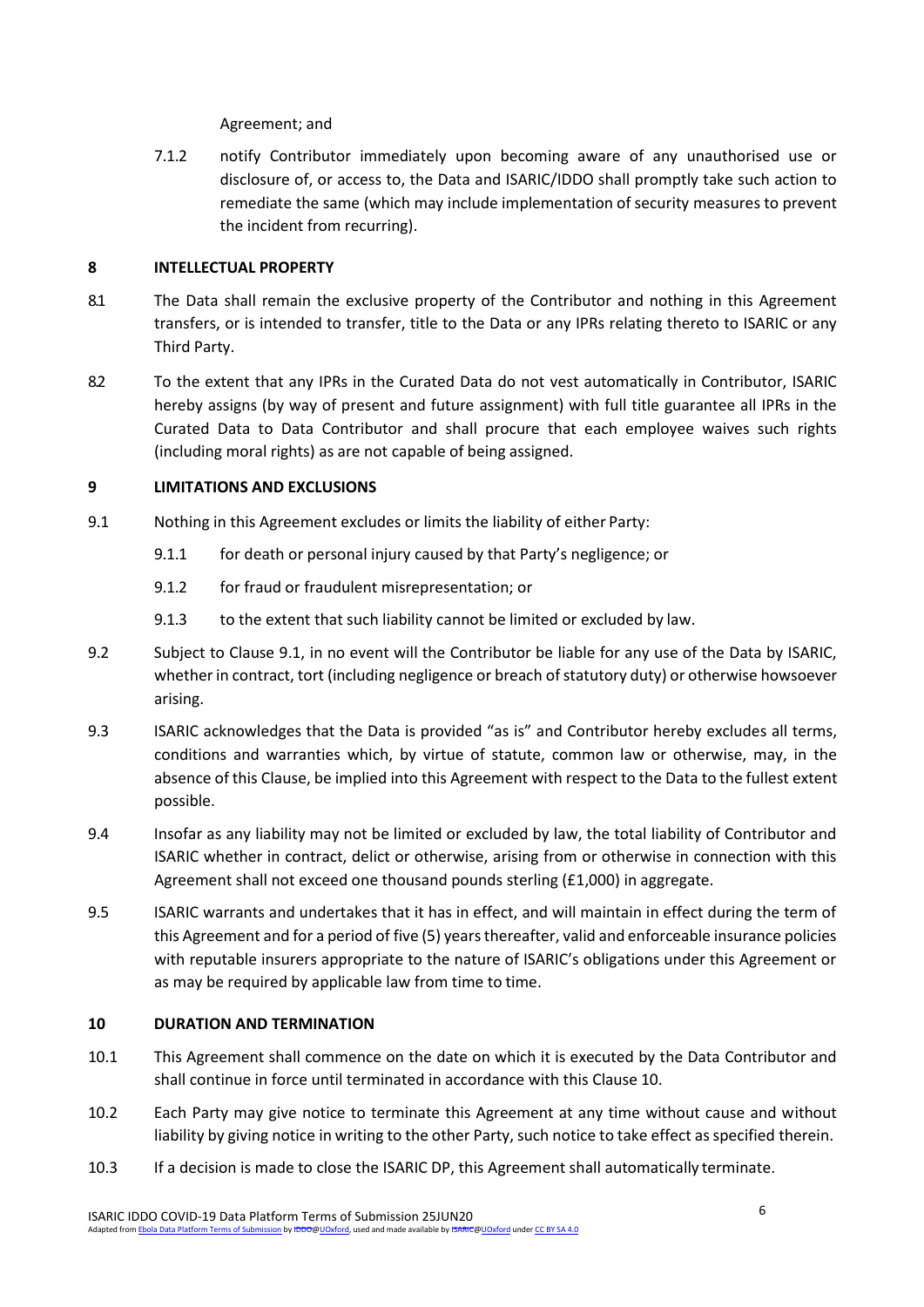- 10.4 Upon termination of this Agreement, all licences of the Data granted pursuant to this Agreement will automatically terminate and ISARIC shall (unless explicitly approved otherwise by the Data Contributor in writing) securely destroy the Data and all Confidential Information in its (or their) possession or control and shall certify in writing to Contributor that it has (and they have) done so. Compliance with this Clause shall not require ISARIC to procure the withdrawal of any publicly available Publications as at the date of termination.
- 10.5 The termination or expiry of this Agreement shall not prejudice or affect any accrued rights or liabilities of any of the Parties.
- 10.6 Upon termination of this Agreement for any reason the provisions of Clauses [1 \(](#page-0-0)*Definitions*), 2.4to 2.5 (inclusive) (*Data Transfer*), 5.1 (*Data Curation*), [6.1 t](#page-4-1)o 6.4 (inclusive) (*Permitted Use of Data*), 7 (*Security*), 8 (*Intellectual Property*), 9 (*Limitations and Exclusions*), 10 (*Duration and Termination*), 11 (*Third Party Rights*), 12 (*General*), 13 (*Notices*), 14 (*Interpretation*), 15 (*Disputes*) and 16 (*Governing Law*) shall remain in force.

#### **11 THIRD PARTY RIGHTS**

11.1 This Agreement does not create any right enforceable by any person who is not a party to it.

#### **12 GENERAL**

- 12.1 This Agreement may only be amended in writing signed by duly authorised representatives of ISARIC and Contributor.
- 12.2 ISARIC shall not assign, mortgage, charge or otherwise transfer or deal with any rights or obligations under this Agreement without the prior written consent of Contributor not to be unreasonably withheld, conditioned or delayed.
- 12.3 No failure or delay on the part of either Party to exercise any right or remedy under this Agreement shall be construed or operate as a waiver thereof, nor shall any single or partial exercise of any right or remedy preclude the further exercise of such or any other right orremedy.
- 12.4 Neither Party shall act or describe itself as the agent of the other, nor shall it make or represent that it has authority to make any commitments on the other's behalf.
- 12.5 Each Party shall at all times comply with all applicable laws, statutes, regulations and codes relating to anti-bribery and corruption and shall have and maintain appropriate policies and procedures to ensure compliance with such requirements (which it shall enforce where appropriate). Each Party shall immediately notify the other Party of any demand for any undue financial or other advantage of any kind received by it in connection with the subject matter of thisAgreement.
- 12.6 This Agreement sets out the entire agreement between the Parties relating to its subject matter and supersedes all prior oral or written agreements (including Prior Agreements), arrangements or understandings between them relating to such subject matter. The Parties acknowledge that they are not relying on any representation, agreement, term or condition which is not set out in this Agreement.

#### **13 NOTICES**

13.1 All notices to be given and other documentation to be sent under the terms of this Agreement may be delivered personally or via email to the following: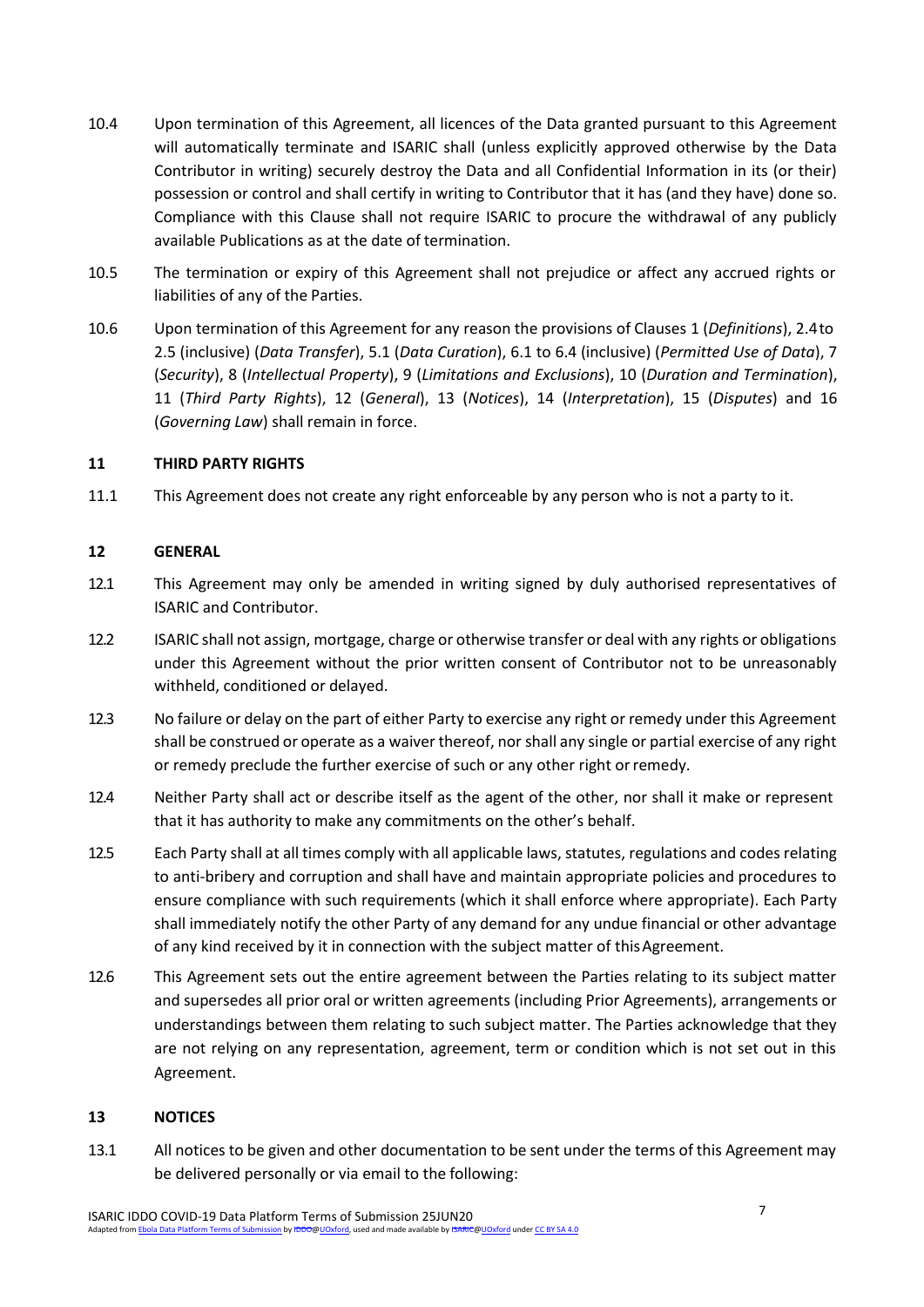- 13.1.1 in the case of ISARIC: [NCoV@ISARIC.org](mailto:NCoV@ISARIC.org)
- 13.1.2 in the case of Contributor: the email address provided by the Contributor on acceptance of this Agreement
- 13.2 Notices sent as above shall be deemed to have been received: if delivered personally, to such other address as may be notified to the other party in writing; or if sent by email, on the date the confirmation copy was deemed to have been received.

#### **14 INTERPRETATION**

In this Agreement:

- 14.1.1 references to the singular include the plural and vice versa;
- 14.1.2 where the word "including" is used it shall be understood as meaning "including without limitation"; and
- 14.1.3 any reference to any English law term for any action, remedy, method or judicial proceeding, legal document, legal status, court, official or any legal concept or thing shall in respect of any jurisdiction other than England be deemed to include what most nearly approximates in that jurisdiction to the English law term.

#### **15 DISPUTES**

- 15.1 In the event that any dispute arises out of or in connection with this Agreement ("**Dispute**"), the Parties shall attempt to resolve such Dispute in the first instance informally through discussion between suitably qualified individuals nominated by each Party and notified to the other in writing for this purpose from time to time. If within thirty (30) business days of the Dispute having been referred to such individuals no agreement has been reached, the dispute resolution procedure shall be deemed to have been exhausted and each Party shall be free to bring proceedings in accordance with Clause 10.
- 15.2 Notwithstanding anything to the contrary in this Agreement, each Party shall be entitled at any time to seek injunctive or other urgent relief in any court in any jurisdiction in connection with this Agreement.

#### **16 GOVERNING LAW**

16.1 The validity, construction and performance of this Agreement, and any contractual and noncontractual claims arising hereunder, shall be governed by English law and shall be subject to the exclusive jurisdiction of the English courts to which the Parties hereby submit.